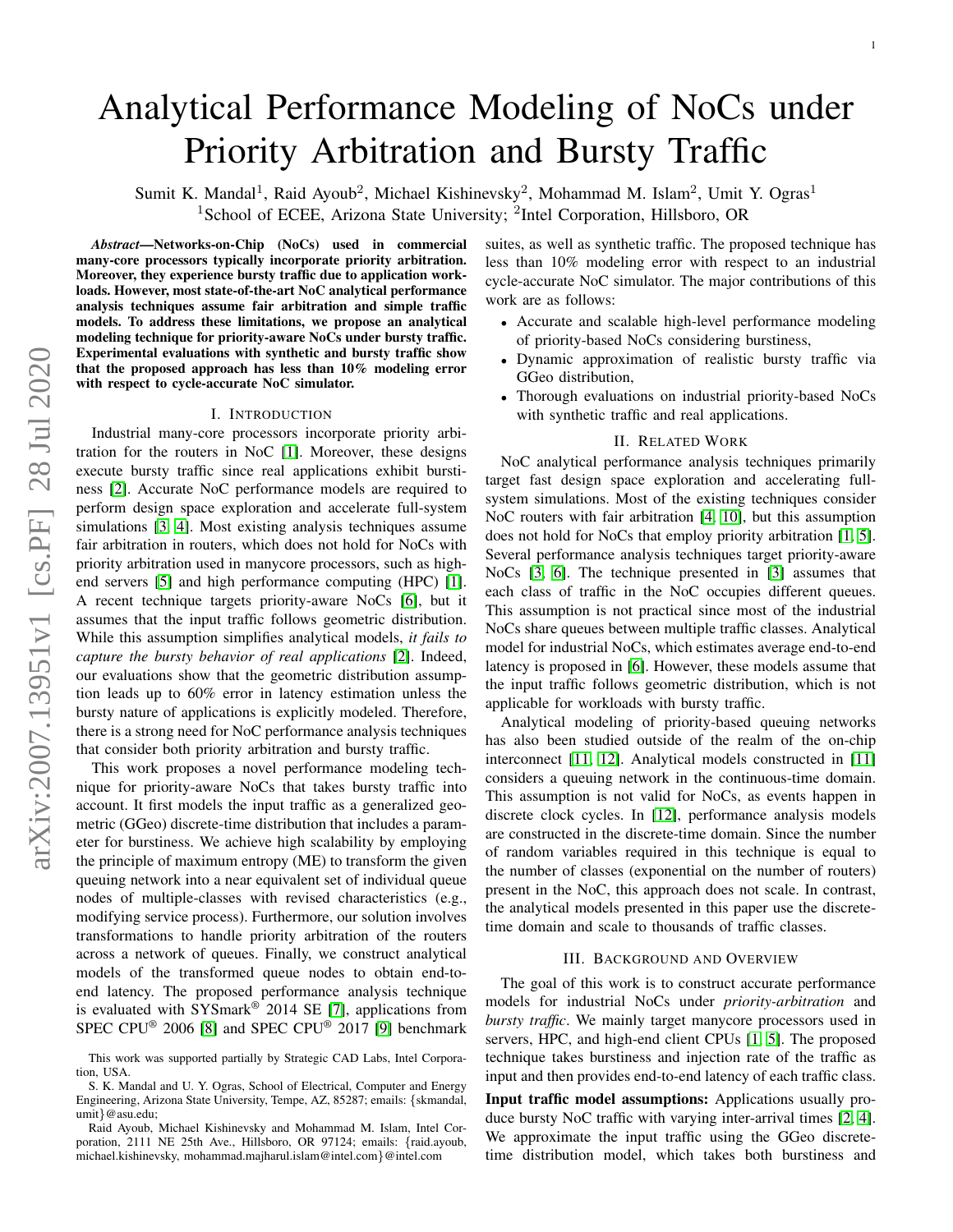

<span id="page-1-0"></span>Fig. 1. GGeo traffic model discrete-time feature of NoCs into account [\[4,](#page-4-3) [13\]](#page-4-12). GGeo model includes Geometric and null (no delay) branches, as shown in Figure [1.](#page-1-0) Selection between branches conforms to the Bernoulli trial, where the null (upper) and Geo (lower) branches are selected with probability  $p_b$  and  $1 - p_b$ , respectively. The Geo branch leads to geometrically distributed interarrival time, while the null branch issues additional flit in the current time slot leading to a burst. Both the number of flits in a time slot and the inter-arrival rate depend on  $p_b$  [\[13\]](#page-4-12). Hence, we use  $p_b$  as a parameter of burstiness. GGeo distribution has two important properties [\[13\]](#page-4-12). *First,* it is pseudo-memoryless, i.e. the remaining inter-arrival time is geometrically distributed. *Second,* it can be described by its first two moments ( $\lambda$ ,  $C_a$ ), where  $C_a^2 = 2/(1 - p_b) - \lambda - 1$ . We exploit these properties to construct analytical models. IV. SYSTEMATIC GENERATION OF ANALYTICAL MODELS

In industrial NoCs, flits already in the network have higher priority than new injections to achieve predictable latency [\[1\]](#page-4-0). This leads to nontrivial timing dependencies between the multi-class flits in the network. Hence, we propose a systematic approach for accurate and scalable performance analysis. We note that the proposed technique can be extended to NoCs with fair arbitration if we assume that all classes have the same priority. However, we do not focus on non-priority NoCs since this domain has been studied in the past [\[10\]](#page-4-9).

#### *A. Maximum entropy for queuing networks*

We apply the principle of ME to queuing systems to find the probability distribution of desired metrics (e.g., queue occupancy) [\[13\]](#page-4-12). According to this principle, the selected distribution should be *the least biased* among all feasible distributions satisfying the prior information in the form of mean values. The optimal distribution is found by maximizing the corresponding entropy function: we formulate a nonlinear programming problem and solve it analytically via the Lagrange method of undetermined multipliers as discussed next.

# <span id="page-1-7"></span>*B. Decomposition of basic priority queuing*

In a non-preemptive priority queuing system, the router does not preempt a higher priority flit while processing a lower priority flit. An example system with two queues and a shared server is shown in Figure [2\(](#page-1-1)a). There are two flows arriving at a priority-based arbiter and a shared server. The shaded circle corresponds to high priority input (class 1) to the arbiter. We

<span id="page-1-2"></span>

|                                         | <b>TABLE I</b>                                                                |
|-----------------------------------------|-------------------------------------------------------------------------------|
|                                         | SUMMARY OF THE NOTATIONS USED IN THIS PAPER                                   |
| $\overline{\lambda, \lambda_m}$         | Mean arrival rate of total traffic and class m                                |
| $\mathfrak{p}_b$                        | Probability of burstiness                                                     |
| $T_m, \widehat{T}_m$                    | Original and modified mean service time of class m flits                      |
| $R, R_{mk}$                             | Total residual time and residual time of class m while class k is served      |
| $\rho_m$                                | Mean server utilization of class m flits $(\equiv \lambda_m T_m)$             |
| $\overline{C_a, C_{a_m}}$               | Coeff, of variation of interarrival time of total traffic and class m flits   |
| $\overline{C_{s_m}, \widehat{C}_{s_m}}$ | Coeff. of variation of original and modified service time of class m flits    |
| $\overline{C_d, C_{d_m}}$               | Coeff. of variation of interdeparture time of total traffic and class m flits |
| $\overline{W}_m$                        | Mean waiting time of class m flits                                            |
| $\overline{n}_m, n_m$                   | Mean and current occupancy of class m flits in a queue-node                   |
| $\beta_m$                               | Mean number of bursty arrivals of class m                                     |
| $\overline{n}_{mk}$                     | Mean queue-node occupancy of class $m$ with serving class $k$                 |
| n                                       | State vector, $\mathbf{n} = (n_1, n_2, , n_M)$ of priority queue-nodes        |
| $\overline{p(\mathbf{n})}$              | Probability that a queue-node is in state n                                   |
| $p_m(0)$                                | Marginal probability of zero flits of class m in a queue-node.                |
| $\alpha_m(n)$                           | $\alpha_m(\mathbf{n}) = 1$ if class m in service and 0 otherwise              |
| $\overline{M}$                          | Number of classes that share same server                                      |
|                                         |                                                                               |



<span id="page-1-1"></span>

denote this structure as *basic priority queuing*. Our goal is to decompose this system into individual queue-nodes with modified servers, as shown in Figure [2\(](#page-1-1)b). The combination of a queue and its corresponding server is referred to as a *queue-node*. The effective expected service time of class 2 flits,  $\hat{T}_2$ , is larger than the original mean service time  $T_2$ , since class 2 flits wait for the higher priority (class 1) flits in the original system. We calculate the effective service time in the transformed network using Little's Law as:

<span id="page-1-6"></span><span id="page-1-4"></span><span id="page-1-3"></span>
$$
\widehat{T}_m = \frac{1 - p_m(0)}{\lambda_m} \tag{1}
$$

where  $p_m(0)$  is the marginal probability of having no flits of class  $m$  in the queue-node, as listed in Table [I.](#page-1-2)

**Computing**  $p_m(0)$  using ME: We find  $p_m(0)$  using the ME principle by maximizing the entropy function  $H(p(n))$  given in [\(2\)](#page-1-3) subject to the constraints listed in [\(3\)](#page-1-4):

$$
\underset{p}{\text{maximize}} \qquad H(p(\mathbf{n})) = -\sum_{\mathbf{n}} p(\mathbf{n}) \log(p(\mathbf{n}) \tag{2}
$$

subject to 
$$
\sum_{n=0}^{\infty} p(n) = 1,
$$

$$
\sum_{\substack{n=0 \text{ except } n_m = 1}}^{\infty} \alpha_m(n) p(n) = \rho_m, \ m = 1, ..., M \qquad (3)
$$

$$
\sum_{\substack{n=0 \text{ except } n_m \leq n}}^{\infty} n_m \alpha_k(n) p(n) = \bar{n}_{mk}, m, k = 1, ..., M
$$

The notation  $\infty$  means a state vector **n** with all elements set to  $\infty$ , and (n = 0 except  $n_m = 1$ ) refers to a vector **n** with the  $m<sup>th</sup>$  element set to 1 and other elements set to 0. The constraints in [\(3\)](#page-1-4) comprise three types: normalization, mean server utilization and mean occupancy. We introduced an extended set of mean occupancy constraints compared to [\[13\]](#page-4-12) to provide further information about the underlying system. When a flit of a certain class arrives at the system, it may find the server busy with its own class or other classes since the server is a shared resource, as shown in Figure [2\(](#page-1-1)a). Therefore, the mean occupancy of each class can be partitioned according to the contribution of each class occupying the server. We exploit this inherent partitioning to generate M additional occupancy constraints. The occupancy related constraints depend on three components,  $\beta_m$ ,  $R_{mk}$  and  $W_m$  (defined in Table [I\)](#page-1-2) derived in [\[6,](#page-4-5) [13\]](#page-4-12).

We solve the nonlinear programming problem in [\(2,](#page-1-3) [3\)](#page-1-4) to find  $p(n)$  which we use to determine the probability of having zero flits of class  $m$ ,  $p_m(0)$ . The convergence of this solution is guaranteed when the queuing system is in a stable region. We derived the general expression for  $M$  queues in a priority structure with a single class per queue as:

<span id="page-1-5"></span>
$$
p_m(0) = 1 - \rho_m - \sum_{k=1, k \neq m}^{M} \rho_k \frac{\overline{n}_{mk}}{\rho_k + \overline{n}_{mk}}
$$
(4)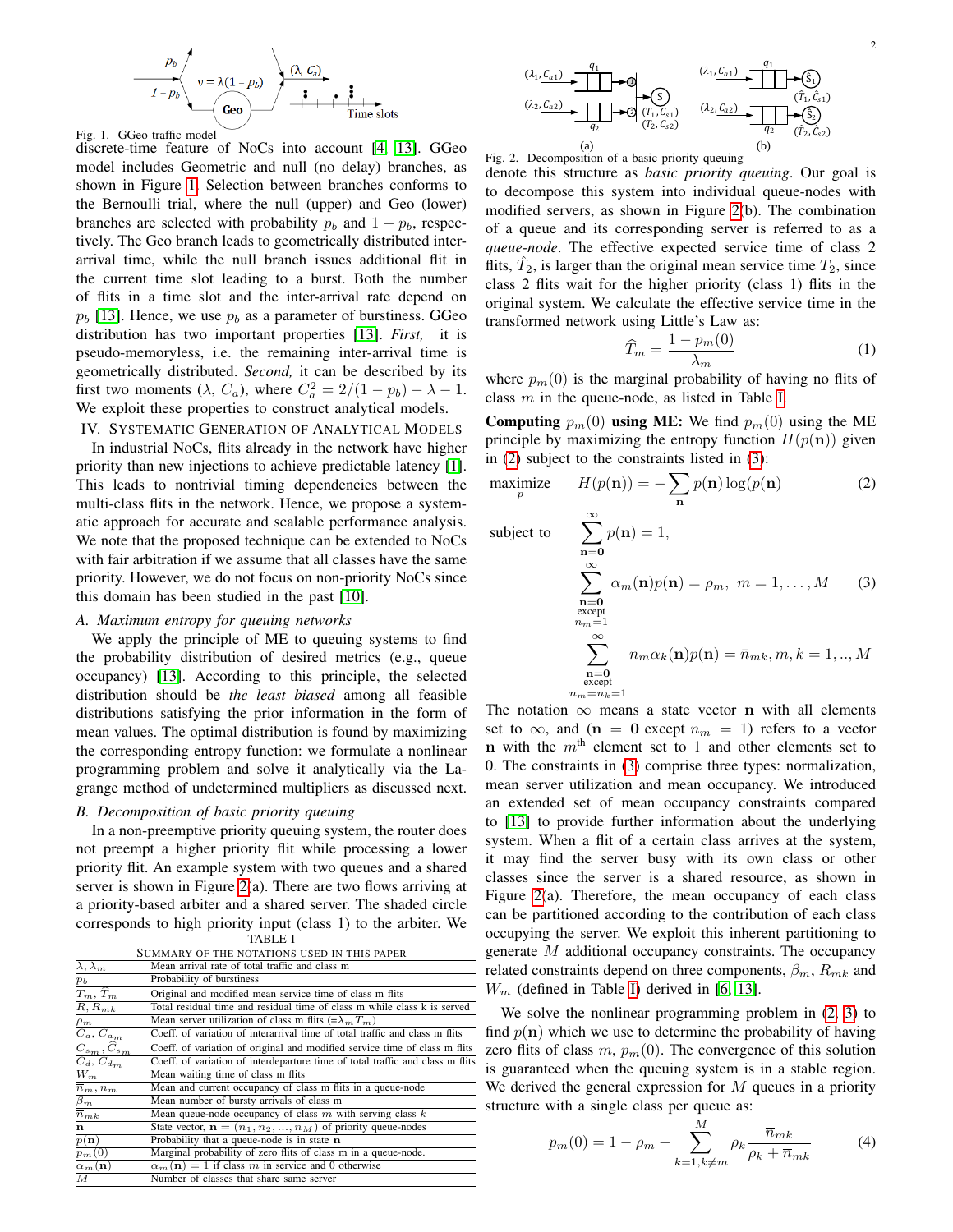

<span id="page-2-0"></span>

Plugging the expression of  $p_m(0)$  from [\(4\)](#page-1-5) into [\(1\)](#page-1-6), we obtain the first moment of the service process.

Computing second moment of the service time: Since we also need the second moment to characterize the GGeo traffic, we calculate the modified squared coefficient of variation of the service time for class  $m(\hat{C}_{s_m}^2)$ . We utilize the queuing occupancy formulation of GGeo/G/1 [\[13\]](#page-4-12) and the modified server utilization  $\hat{\rho}_m = \lambda_m T_m$  to obtain the following expression for  $\widehat{C}_{s_m}^2$ :

<span id="page-2-4"></span>
$$
\widehat{C}_{s_m}^2 = \frac{(1 - \widehat{\rho}_m)(2\overline{n}_m - \widehat{\rho}_m) - \widehat{\rho}_m C_{a_m}^2}{\widehat{\rho}_m^2} \tag{5}
$$

<span id="page-2-3"></span>*C*  $\sigma_{s_m}$   $\widehat{\rho}_m^2$   $\widehat{\rho}_m^2$  *C. Decomposition of priority queuing with partial contention* Priority-aware NoCs involve complex queuing structures that cannot be modeled accurately using only the models for basic priority queuing. The complexity is primarily attributed to the partial priority contention across queues. We identified two basic structures with partial priority dependency that constitute the building blocks of practical priority-aware NoCs.

The first basic structure is shown in Figure [3\(](#page-2-0)a) where high priority class 1 is in contention with a portion of the traffic in  $q_2$  (class 2) through server  $S_A$ . Class 2 and 3 flits have the same priority and share  $q_2$  before entering the traffic splitter that assigns class 2 and 3 flits to server  $S_A$  and  $S_B$ respectively, following a notation similar to the one adopted in [\[14\]](#page-4-13). We denote this structure as *contention at low priority*. To decompose  $q_1$  and  $q_2$ , we need to calculate the first two moments of the modified service process of class 1 and 2. The decomposed structure is shown in Figure [3\(](#page-2-0)b). First, we set  $\lambda_3$  to zero which leads to a basic priority structure. Then, we apply the decomposition method discussed in Section [IV-B](#page-1-7) to obtain  $(T_1, C_{s_1})$  and  $(T_2, C_{s_2})$ . We derived mean queuing time  $(W<sub>m</sub>)$  of individual classes of  $q<sub>2</sub>$  in the decomposed form as:

<span id="page-2-5"></span>
$$
W_m = \frac{R + \sum_{k=1}^M \widehat{\rho}_k \widehat{T}_k \beta_k}{1 - \sum_{k=1}^M \widehat{\rho}_k} + \widehat{T}_m(\beta_m + 1) - T_m \quad (6)
$$

where  $R = \sum_{k=1}^{M} \frac{1}{2} \hat{\rho}_k (\hat{T}_k - 1 + \hat{T}_k \hat{C}_{s_k}^2)$  and  $\beta_m = \frac{1}{2} (C_{A_m}^2 + 1)$  $\lambda_m - 1$ ).

The other basic structure, *contention at high priority*, is shown in Figure [4\(](#page-2-1)a). In this scenario, only a fraction of the classes in  $q_1$  (class 2) has higher priority than class 3 since class 1 in  $q_1$  is served by  $S_A$ . Determining  $T_3$  is challenging due to class 1 that influences the inter-departure time of class 2. To incorporate this effect, we calculate the squared coefficient of variation of inter-departure time,  $C_{d_2}^2$ , of class 2 using the split process formulation of GGeo streams given in [\[13\]](#page-4-12). We introduce a virtual queue,  $q_v$  and feed it with the flits of class 2. Therefore,  $q_v$  and  $q_2$  form a basic priority structure, as shown in Figure [4\(](#page-2-1)b). Subsequently, we apply the decomposition method described in Section [IV-B](#page-1-7) to calculate  $(T_3, C_{s_3})$  as well as  $(T_2, C_{s_2})$ . The decomposed structure is shown in Figure [4\(](#page-2-1)c).

# *D. Iterative decomposition algorithm*

Algorithm [1](#page-2-2) shows a step-by-step procedure to obtain the analytical model using our approach described in Sec-



<span id="page-2-1"></span>tion [IV-C.](#page-2-3) The inputs to the algorithm are NoC topology, routing algorithm and server process. The analytical models presented for the canonical queuing system are independent of the NoC topology. Therefore, the analytical models are valid for any NoC, including irregular topologies. First, we identify priority dependencies between different classes in the network. Next, we apply decomposition for contention at high and low priority, as shown in line  $7 - 8$  of Algorithm [1.](#page-2-2) Subsequently, we calculate the modified service process  $(T, \mathcal{F})$  $\hat{C}_s^2$ ) using [\(1,](#page-1-6) [4\)](#page-1-5) and [\(5\)](#page-2-4). Then, we compute the waiting time per class following [\(6\)](#page-2-5). Finally, we obtain the average waiting time in each queue  $(W_q)$ , as shown in line 12.

#### V. EXPERIMENTAL EVALUATION

The proposed technique is implemented in C++ to facilitate integration with system-level simulators. Analysis takes 2.7 ms for a 6×6 NoC and the worst-case complexity is  $O(n^3)$ , where  $n$  is the number of nodes. In all experiments, 200K cycles of warm-up period is considered. The accuracy of the models is evaluated against an industrial cycle-accurate simulator [\[15\]](#page-4-14) under both real applications and synthetic traffic that models uniformly distributed core to last-level cache traffic with 100% hit rate.

# *A. Evaluation on Architectures with Ring NoCs*

This section analyzes the accuracy of the proposed analytical models using uniform traffic on a priority-based  $6\times1$  and  $8\times1$  ring NoCs, similar to those used in high-end client CPUs with integrated GPU and memory controller. Table [II](#page-3-0) shows that the average errors between our technique and simulation are 6%, 4% and 6% for burst probability of 0.2, 0.4 and 0.6, respectively. These errors hardly reach 14% even at the highest injection, which is hard to model. Table [II](#page-3-0) also shows that priority-based analytical models *which do not* consider

<span id="page-2-2"></span>

| <b>Algorithm 1:</b> Iterative Decomposition Algorithm                                           |
|-------------------------------------------------------------------------------------------------|
| <b>1 Input:</b> NoC topology, routing algorithm, server process, $(\lambda)$ and $(p_h)$        |
| for each class as parameters                                                                    |
| 2 <b>Output:</b> Average waiting time for each queue $(W_q)$                                    |
| $3$ N = number of queues in the network                                                         |
| 4 $S_q$ = set of classes in queue q                                                             |
| for $q = 1:N$ do<br>5                                                                           |
| for $m = 1:  S_q $ do<br>6                                                                      |
| $\overline{7}$<br>Apply decomp. for contention at high priority (if found)                      |
| Apply decomp. for contention at low priority (if found)<br>8                                    |
| Compute $\widehat{T}$ , $\widehat{C}_s^2$ using (1, 4) and (5)<br>$\boldsymbol{9}$              |
| Compute queuing time $(W_{a,m})$ using (6)<br>10                                                |
| end<br>11                                                                                       |
| $W_q = \frac{\sum_{i=1}^{ S_q } \lambda_{q,m} W_{q,m}}{\sum_{i=1}^{ S_q } \lambda_{q,m}}$<br>12 |
| 13 end                                                                                          |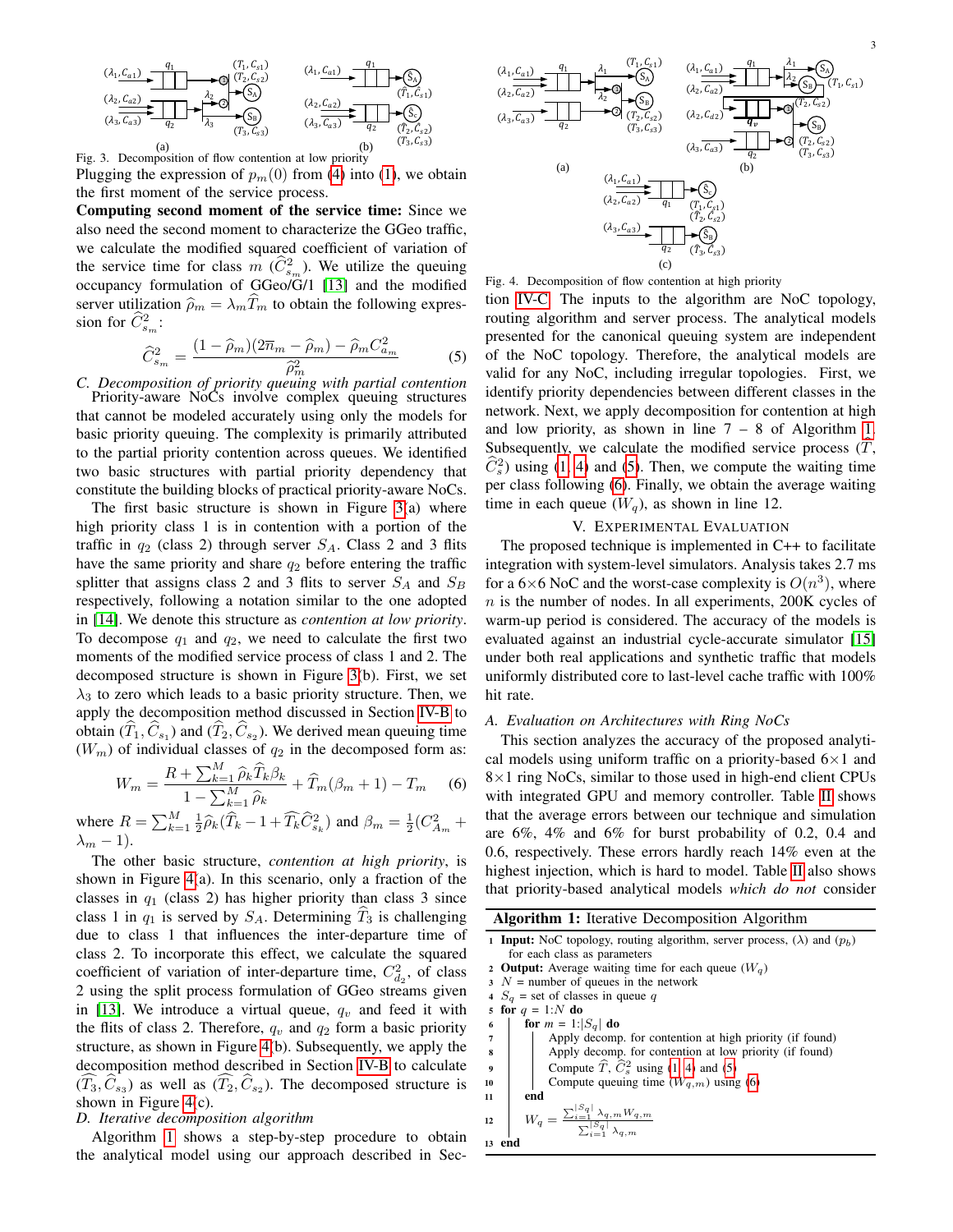TABLE II COMPARISONS AGAINST EXISTING ALTERNATIVES (REFERENCE [\[3\]](#page-4-2) AND REFERENCE [\[6\]](#page-4-5)). *H* DENOTES ERRORS OVER 100%.

<span id="page-3-0"></span>

|                             | COMEARDONS AOAINST EAISTING ALTERNATIVES (INCLENENCE [3] AND INCLEARTNCE [9]). IT DENOTES ERRORS OVER TOOT. |  |                  |                 |           |     |                                                  |             |                 |    |     |                       |                                                                                      |                 |      |       |              |     |                  |                |    |                  |     |                          |   |      |                                           |    |     |             |            |     |             |             |     |        |
|-----------------------------|-------------------------------------------------------------------------------------------------------------|--|------------------|-----------------|-----------|-----|--------------------------------------------------|-------------|-----------------|----|-----|-----------------------|--------------------------------------------------------------------------------------|-----------------|------|-------|--------------|-----|------------------|----------------|----|------------------|-----|--------------------------|---|------|-------------------------------------------|----|-----|-------------|------------|-----|-------------|-------------|-----|--------|
| Topology<br>$6\times1$ Ring |                                                                                                             |  |                  | $8\times1$ Ring |           |     |                                                  |             | $4\times4$ Mesh |    |     |                       |                                                                                      | $6\times6$ Mesh |      |       |              |     |                  |                |    |                  |     |                          |   |      |                                           |    |     |             |            |     |             |             |     |        |
|                             | $p_b$                                                                                                       |  |                  |                 |           | 0.4 |                                                  |             | V.O             |    |     | U.Z                   |                                                                                      |                 | 0.4  |       |              | V.O |                  |                |    |                  |     |                          |   | -0.6 |                                           |    | 0.2 |             |            | 0.4 |             |             | U.O |        |
|                             |                                                                                                             |  | 0.1 0.4 0.6      |                 |           |     | $\left[0.4\, 0.6\, 0.1\, 0.4\, 0.6\, 0.1\right]$ |             |                 |    |     |                       |                                                                                      |                 |      |       |              |     |                  |                |    |                  |     | 0.2 0.5 0.8              |   |      | $.2 \mid 0.5 \mid 0.8 \mid 0.1$           |    |     | 1 0.4 0.6   |            |     | 0.1 0.4 0.6 | 0.1 0.3 0.6 |     |        |
| $\widehat{\omega}$          | Prop.                                                                                                       |  | $ 0.2 $ 5.6   12 |                 |           |     | 0.8 0.6 12                                       | 0.2 4.3     |                 | 14 |     |                       | $\left  0.5 \right  3.7 \left  7.3 \right  \left  0.9 \right  5.1 \left  12 \right $ |                 |      |       | 0.5  3.1     |     | $12$ $\parallel$ |                |    | $2.3$ 5.0 11     |     | $\vert$   2.9   7.5   13 |   |      | 2.0  9.1  12  4.7  0.6  11                |    |     |             | 4.3 8.2 10 |     |             |             |     | 7.9 12 |
|                             | $\left \frac{\infty}{H}\right $ Ref[3]                                                                      |  |                  |                 | - 30      |     | ΙH                                               |             | . Н             |    | 166 | H                     | Н                                                                                    |                 | Н    | ١H    |              | Н   |                  | 30             |    | ١H               |     | ١H                       | Η | Η    |                                           | 28 |     |             |            |     |             |             |     |        |
| Iш                          | Ref[6]                                                                                                      |  |                  | 18              | $\Box$ 20 |     | $30 \mid 55 \mid$                                | $\sqrt{36}$ | - 147           | 79 |     | $.5 \,   \, 8.8 \,  $ |                                                                                      | 18              | 24 I | $-39$ | 33   42   85 |     |                  | $\parallel$ 10 | 21 | $\overline{140}$ | 121 |                          |   |      | $ 38 \t  82 \t  37 \t  56 \t  88 \t  7.2$ |    |     | $ 45 $   14 |            |     | 34 164 II   | 28 148      |     | 76 I   |

burstiness [\[6\]](#page-4-5) significantly underestimate the latency by 33% on average (highlighted with the shaded row). In contrast, the work without the proposed decomposition technique [\[3\]](#page-4-2) leads to over 100% overestimation even at low traffic loads (highlighted with text in italics). In this case, GGeo models can not handle partial contention, since it assumes all packets in the high-priority queue have higher priority than each packet in the low priority queue. These results demonstrate that the proposed priority-aware NoC performance models have significantly higher accuracy than the existing alternatives.

# *B. Evaluation on Architectures with Mesh NoCs*

Table [II](#page-3-0) compares the analytical model and simulation results for a priority-based  $4\times4$  and  $6\times6$  mesh NoC, similar to those used in high-end servers [\[1\]](#page-4-0). Our technique incurs on average 6%, 7% and 10% error for burst probability of 0.2, 0.4 and 0.6, respectively. Priority-based analytical models which neglect burstiness [\[6\]](#page-4-5) underestimate the latency by 60% on average similar to the results on the ring architectures. Likewise, GGeo models without the proposed decomposition technique lead to overestimation. We also provide detailed comparison of proposed analytical models on  $6\times6$  and  $8\times8$ NoC for burst probability of 0.2 and 0.6 in Figure [5\(](#page-3-1)a) and Figure [5\(](#page-3-1)b), respectively. The proposed models significantly outperform the other alternatives and lead to less than 10% error on average.

# *C. Evaluation with Real Applications*

This section validates the proposed analytical models using SYSmark<sup>®</sup> 2014 SE [\[7\]](#page-4-6), and applications from SPEC CPU<sup>®</sup> 2006 [\[8\]](#page-4-7) and SPEC CPU® 2017 [\[9\]](#page-4-8) benchmark suites. These applications are chosen since they show different levels of burstiness. First, we run these applications on gem5 [\[16\]](#page-4-15) and collect traces with timestamps for each packet injection. Then, we use the traces to compute the injection rate ( $\lambda$ ) and  $p_b$ .

**Computing**  $p_b$ : For each source, we feed traffic arrivals with timestamps over a 200K clock cycle window into a virtual queue with the same service rate as the NoC to determine



<span id="page-3-1"></span>Fig. 5. Comparison of a proposed analytical model with cycle-accurate simulation for 8×8 and 6×6 mesh for (a)  $p_b = 0.2$  and (b)  $p_b = 0.6$ .

the queue occupancy. At the end of the window, we compute the average occupancy. Then, we employ the model described in [\[13\]](#page-4-12) to find the occupancy and then  $p_b$  of each class.

The proposed analytical models are used to estimate the latency using the injection rate and burst parameters, as well as the NoC architecture and routing algorithm. The applications show burstiness in the range of  $0.2 - 0.5$ . As shown in Table [III,](#page-3-2) the proposed technique has on average 2% and 4% error compared to cycle-accurate simulations for  $6\times6$  mesh and  $8\times 8$  mesh, respectively. In contrast, the analytical models presented in [\[3\]](#page-4-2) and [\[6\]](#page-4-5) incur significant modeling error.

|  |  | TABLE III                                     |  |  |
|--|--|-----------------------------------------------|--|--|
|  |  | MODELING ERROR (%) WITH REAL APPLICATIONS     |  |  |
|  |  | xalan- met con hypness Gems omnet- perl- SYSn |  |  |

<span id="page-3-2"></span>

|             |         | xalan- | mcf   |       | bwayes | Gems        | omnet- | perl- | SYSmark |
|-------------|---------|--------|-------|-------|--------|-------------|--------|-------|---------|
|             |         | cbmk   |       | gcc   |        | <b>FDTD</b> | pp     | bench | 14se    |
| $6\times 6$ | Prop    | 2.17   | 4.97  | 0.92  | 0.15   | 0.38        | 5.10   | 3.63  | 0.73    |
| Mesh        | Ref [3] | 4.62   | 11.99 | 7.69  | 12.29  | 5.18        | 13.64  | 11.46 | 7.25    |
|             | Ref [6] | 7.36   | 23.29 | 7.71  | 22.02  | 6.99        | 14.11  | 12.95 | 11.13   |
| $8\times8$  | Prop    | 3.59   | 4.08  | 3.81  | 4.87   | 0.44        | 7.48   | 3.67  | 1.10    |
| Mesh        | Ref [3] | 10.33  | 12.73 | 12.07 | 22.90  | 19.17       | 9.93   | 5.99  | 19.04   |
|             | Ref [6] |        | 29.99 | 10.00 | 19.65  | 5.44        | 10.78  | 14.74 | 7.94    |

# VI. CONCLUSION

We presented analytical models for priority-aware NoCs under bursty traffic. We model bursty traffic as generalized geometric distribution and applied the maximum entropy method to construct analytical models. Experimental evaluations show that the proposed technique has less 10% modeling error with respect to cycle-accurate NoC simulation for real applications.

# APPENDIX A

Usage of the proposed analytical models: In this work, we aim to replace the cycle accurate NoC simulators with analytical performance models. The full-system simulation environment keeps track of the traffic injected from processing cores (e.g. CPU, GPU, caches, memory etc.) to the NoC, as shown in Figure [6.](#page-4-16) The proposed technique obtains the traffic information of processing cores over a time window, which is in the order of 100-200K cycles in our experiments. The duration can be decreased if the workload characteristics change considerably within a window or increased if the workload is steady. Our simulator estimates the burstiness of the input and calculates the injection rate of each traffic class using this information (first two steps in Figure [6\)](#page-4-16). Then, it applies the proposed analytical models to obtain endto-end latency of each traffic class. Whenever a processing core issues a new transaction, the communication latency is computed using these models instead of cycle-accurate simulations. These steps are repeated for each time window.

#### APPENDIX B

Generalization of the proposed analytical models: We incorporate Y-X routing algorithm in the experimental evaluations presented following the actual reference commercial hardware design [\[1\]](#page-4-0). However, we note that the proposed approach is independent of the routing algorithm. In fact, the